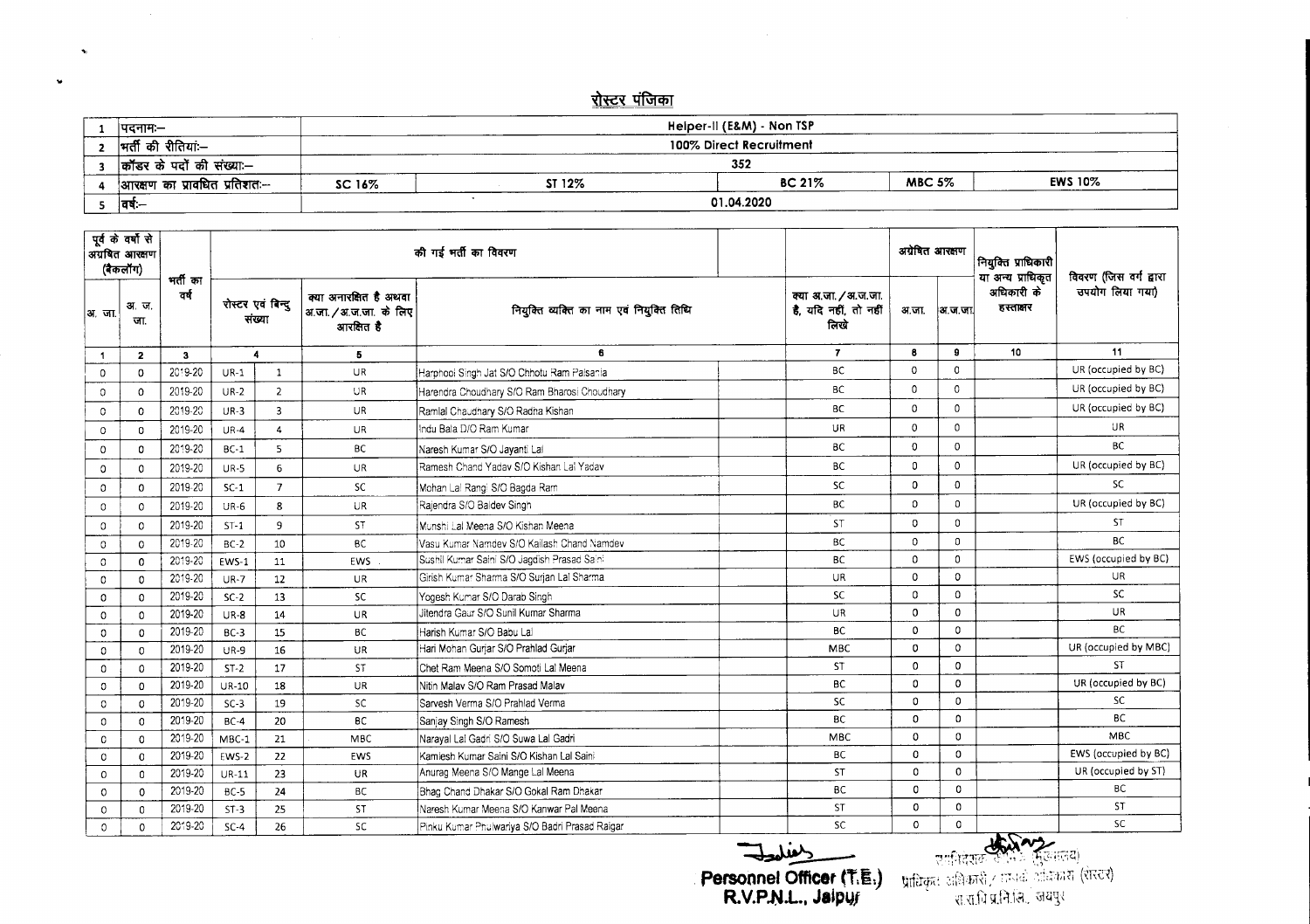| $\mathbf 0$  | $\mathbf{O}$ | 2019-20 | <b>UR-12</b> | 27 | UR         | Sandeep Saini S/O Hari Ram Saini                              | BC                     | 0                           | 0                       | UR (occupied by BC)  |
|--------------|--------------|---------|--------------|----|------------|---------------------------------------------------------------|------------------------|-----------------------------|-------------------------|----------------------|
| 0            | $\mathbf{o}$ | 2019-20 | UR-13        | 28 | UR         | Pavan Kumar Sharma S/O Kailash Chand Sharma                   | UR                     | 0                           | $\Omega$                | UR                   |
| $\mathsf{O}$ | 0            | 2019-20 | $BC-6$       | 29 | <b>BC</b>  | Asaraf Khan Bagwan S/O Niyajuddin Bagwan                      | <b>BC</b>              | 0                           | 0                       | <b>BC</b>            |
| 0            | $\mathbf 0$  | 2019-20 | EWS-3        | 30 | EWS        | Ramkumar Samota S/O Baga Ram                                  | ВC                     | 0                           | 0                       | EWS (occupied by BC) |
| $\mathbf 0$  | $\mathbf{0}$ | 2019-20 | $UR-14$      | 31 | <b>UR</b>  | Rajendra Kumar Gurjar S/O Chunni Ram Gurjar                   | MBC                    | 0                           | $\Omega$                | UR (occupied by MBC) |
| 0            | $\mathbf 0$  | 2019-20 | $SC-5$       | 32 | SC         | Pukhraj Nimawat S/O Giradhari Lal Nimawat                     | SC.                    | 0                           | $\mathbf 0$             | <b>SC</b>            |
| 0            | 0            | 2019-20 | <b>UR-15</b> | 33 | UR         | Pawan Kumar Yadav S/o Uday Singh Yadav                        | <b>BC</b>              | $\Omega$                    | $\mathbf 0$             | UR (occupied by BC)  |
| $\mathbf 0$  | 0            | 2019-20 | <b>BC-7</b>  | 34 | BC         | Sanwar Mal Jat S/O Ramaytar Jat                               | <b>BC</b>              | $\mathbf{0}$                | $\mathbf 0$             | BC                   |
| 0            | $\Omega$     | 2019-20 | $ST-4$       | 35 | <b>ST</b>  | Dhanrai Meena S/O Batti Lal Meena                             | <b>ST</b>              | $\mathbf{o}$                | $\mathbf 0$             | ST                   |
| $\Omega$     | $\mathbf 0$  | 2019-20 | <b>UR-16</b> | 36 | UR         | Lokesh Kumar Meena S/O Ramcharan Meena                        | <b>ST</b>              | $\mathbf{O}$                | 0                       | UR (occupied by ST)  |
| $\mathbf 0$  | $\Omega$     | 2019-20 | <b>UR-17</b> | 37 | UR         | Mukesh Kumar S/O Bhanwari Lal                                 | SC                     | $\mathbf{o}$                | 0                       | UR (occupied by SC)  |
| $\mathbf 0$  | $\Omega$     | 2019-20 | $SC-6$       | 38 | SC         | Rahul Kumar S/O Birbal Ram                                    | SC                     | $\mathbf 0$                 | $\Omega$                | SC.                  |
| $\Omega$     | $\Omega$     | 2019-20 | $BC-8$       | 39 | BC         | Govind Hamber S/O Mangi Lal                                   | BC                     | 0                           | 0                       | <b>BC</b>            |
| $\mathbf 0$  | $\mathbf{0}$ | 2019-20 | MBC-2        | 40 | <b>MBC</b> | Sukhveer Gurjar S/O Hargun Singh Gurjar                       | <b>MBC</b>             | $\mathbf 0$                 | 0                       | <b>MBC</b>           |
| $\mathbf 0$  | $\mathbf 0$  | 2019-20 | EWS-4        | 41 | EWS        | Shyam Lata Meena D/O Vishraam Meena                           | <b>ST</b>              | 0                           | 0                       | EWS (occupied by ST) |
| $\mathbf{0}$ | $\mathbf 0$  | 2019-20 | $ST-5$       | 42 | ST         | Om Prakash Meena S/O Jagdish Meena                            | ST                     | 0                           | 0                       | <b>ST</b>            |
| $\mathbf 0$  | $\mathbf{0}$ | 2019-20 | $BC-9$       | 43 | ВC         | Channa Ram S/O Raju Ram                                       | <b>BC</b>              | 0                           | 0                       | <b>BC</b>            |
| $\mathbf 0$  | $\mathbf 0$  | 2019-20 | <b>UR-18</b> | 44 | UR         | Hawa Singh S/O Ram Kumar                                      | BC                     | $\mathbf{0}$                | 0                       | UR (occupied by BC)  |
| $\mathbf 0$  | $\mathbf{0}$ | 2019-20 | $SC-7$       | 45 | <b>SC</b>  | Satyprakash Jatav S/O Mohan Singh                             | <b>SC</b>              | 0                           | 0                       | <b>SC</b>            |
| $\mathbf 0$  | $\mathbf{0}$ | 2019-20 | <b>UR-19</b> | 46 | UR         | Mahesh Kumar Jat S/O Bhagirath Mal Moond                      | BС                     | 0                           | 0                       | UR (occupied by BC)  |
| $\mathbf 0$  | $\mathbf 0$  | 2019-20 | <b>UR-20</b> | 47 | <b>UR</b>  | Pavan Kumar Sharma S/O Phool Chand Sharma                     | <b>UR</b>              | 0                           | $\mathbf 0$             | UR                   |
| $\mathbf 0$  | $\mathbf 0$  | 2019-20 | <b>BC-10</b> | 48 | <b>BC</b>  | Om Prakash S/O Mukana Ram                                     | <b>BC</b>              | $\mathbf 0$                 | $\mathbf 0$             | <b>BC</b>            |
| $\mathbf 0$  | 0            | 2019-20 | <b>UR-21</b> | 49 | <b>UR</b>  | Matol Singh Guriar S/O Ajeeram Guriar                         | <b>MBC</b>             | $\Omega$                    | 0                       | UR (occupied by MBC) |
| $\circ$      | $\mathbf 0$  | 2019-20 | $ST-6$       | 50 | ST         | Jeetesh Kumar Meena S/O Roop Ram Meena                        | ST                     | $\mathbf 0$                 | $\Omega$                | ST                   |
| $\mathbf 0$  | $\mathbf 0$  | 2019-20 | EWS-5        | 51 | EWS        | Vipul Kumar Saini S/O Brai Mohan                              | <b>BC</b>              | $\mathbf{0}$                | $\Omega$                | EWS (occupied by BC) |
| $\mathbf 0$  | $\mathbf 0$  | 2019-20 | $SC-8$       | 52 | <b>SC</b>  | Ravi Kumar Verma S/O Babulal Dhobi                            | <b>SC</b>              | $\Omega$                    | $\Omega$                | SC                   |
| $\mathbf 0$  | $\mathbf 0$  | 2019-20 | $BC-11$      | 53 | ВC         | Bansi Lal Choudhary S/O Gopai Lal Choudhary                   | <b>BC</b>              | $\mathbf 0$                 | $\mathbf 0$             | BC                   |
| $\mathbf 0$  | $\mathbf 0$  | 2019-20 | <b>UR-22</b> | 54 | UR         | Kanaram Jat S/O Jodharam Jat                                  | BC                     | $\Omega$                    | $\mathbf 0$             | UR (occupied by BC)  |
| $\mathbf 0$  | $\mathbf 0$  | 2019-20 | <b>UR-23</b> | 55 | UR         | Abhishek Choudhary S/O Ramkumar Choudhary                     | <b>BC</b>              | 0                           | $\Omega$                | UR (occupied by BC)  |
| $\Omega$     | $\Omega$     | 2019-20 | <b>UR-24</b> | 56 | UR         | Jai Kishan Saini S/O Kailash Chand Saini                      | BC                     | $\mathbf 0$                 | $\mathbf{0}$            | UR (occupied by BC)  |
| $\mathbf 0$  | $\mathbf{0}$ | 2019-20 | $SC-9$       | 57 | SC         | Bhupender Khuriyal S/O Dharmpal                               | SC                     | $\Omega$                    | $\mathbf 0$             | <b>SC</b>            |
| $\mathbf 0$  | $\mathbf 0$  | 2019-20 | <b>BC-12</b> | 58 | BC         | Ram Sahay Chaupra S/O Badri Narayan Jat                       | <b>BC</b>              | 0                           | $\mathbf 0$             | ВC                   |
| $\mathbf 0$  | $\Omega$     | 2019-20 | $ST-7$       | 59 | ST         | Heera Lal Meena S/O Ram Sahay Meena                           | <b>ST</b>              | $\mathbf 0$                 | $\mathbf 0$             | <b>ST</b>            |
| $\Omega$     | $\mathbf 0$  | 2019-20 | EWS-6        | 60 | EWS        | Ashok Kumar S/O Rajan Nagar                                   | <b>BC</b>              | 0                           | $\mathbf 0$             |                      |
| $\mathbf 0$  | $\mathbf 0$  | 2019-20 | MBC-3        | 61 | MBC        | Krishan Kumar S/O Devi Singh                                  | <b>MBC</b>             | $\mathbf{0}$                | $\mathbf 0$             | EWS (occupied by BC) |
| $\mathbf 0$  | $\mathbf 0$  | 2019-20 | $BC-13$      | 62 | ВC         | Gotam Saini S/O Chhaju Lal Saini                              | BС                     | 0                           | $\mathbf 0$             | <b>MBC</b>           |
| $\mathbf 0$  | $\mathbf 0$  | 2019-20 | $SC-10$      | 63 | <b>SC</b>  | Dinesh Khangar S/O Chandra Prakash Khangar                    | <b>SC</b>              | $\mathbf 0$                 | $\mathbf 0$             | ВC                   |
| $\mathbf 0$  | $\mathbf{0}$ | 2019-20 | <b>UR-25</b> | 64 | <b>UR</b>  | Govind Prasad Gupta S/O Om Prakash Gupta                      | UR                     | $\mathbf 0$                 | $\mathbf 0$             | SC                   |
| $\mathbf 0$  | $\mathbf 0$  | 2019-20 | <b>UR-26</b> | 65 | UR         | Narpat Ram Saini S/O Rameshwar Singh Saini                    |                        | $\mathbf 0$                 |                         | <b>UR</b>            |
| 0            | $\mathbf 0$  | 2019-20 | <b>UR-27</b> | 66 | <b>UR</b>  |                                                               | <b>BC</b>              |                             | $\mathbf 0$             | UR (occupied by BC)  |
| 0            | 0            | 2019-20 | $BC-14$      | 67 | BC         | Mahendra Singh S/O Banne Singh                                | BC<br><b>BC</b>        | $\mathbf 0$<br>$\mathbf{0}$ | $\mathbf 0$<br>$\Omega$ | UR (occupied by BC)  |
|              | 0            | 2019-20 | $ST-8$       | 68 | ST         | Sunil Kumar S/O Jeet Ram<br>Dilip Kumar Meena S/O Omkar Meena |                        |                             |                         | BC                   |
| 0            |              | 2019-20 | $SC-11$      | 69 | SC         | Hemendra Singh S/O Radhe Shyam                                | <b>ST</b><br><b>SC</b> | $\mathbf 0$<br>$\Omega$     | $\mathbf 0$             | ST<br><b>SC</b>      |

**Personnel Officer (T.E.) - प्राधिकृत अक्षित्वन्त**ः । **R.V.P.N.L. Jaipur** <1,;

 $\sim 400$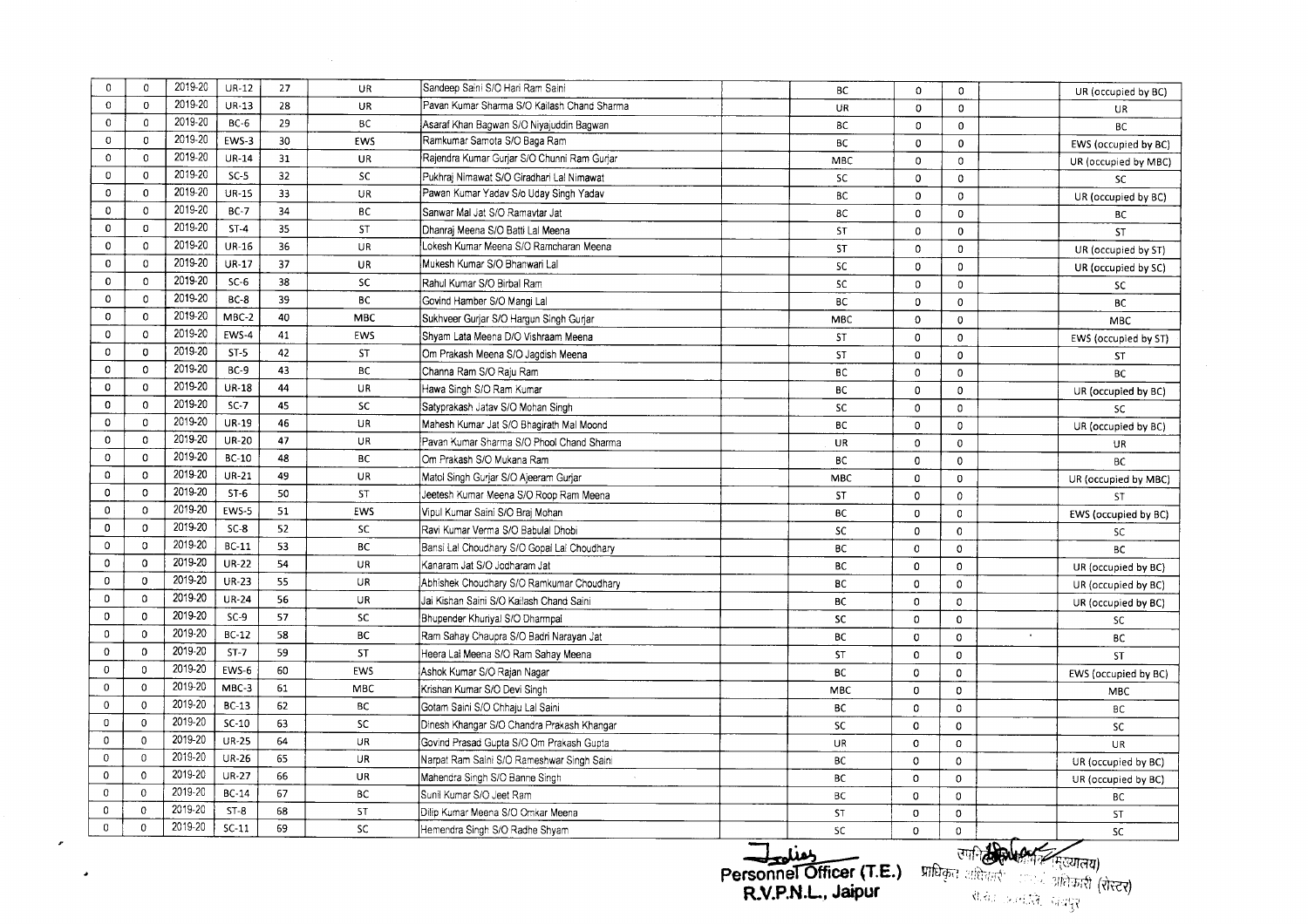| $\mathbf 0$  | $\circ$        | 2019-20 | EWS-7         | 70  | EWS        | Yadvendra Singh S/O Bahadur Singh               | ВC                        | 0            | $\mathbf 0$  | EWS (occupied by BC)       |
|--------------|----------------|---------|---------------|-----|------------|-------------------------------------------------|---------------------------|--------------|--------------|----------------------------|
| $\mathbf 0$  | $\Omega$       | 2019-20 | <b>UR-28</b>  | 71  | UR         | Surendra Singh S/O Bajrang Singh                | ВC                        | $\circ$      | $\Omega$     | UR (occupied by BC)        |
| 0            | $\mathbf 0$    | 2019-20 | <b>BC-15</b>  | 72  | <b>BC</b>  | Sattu Ram S/O Babu Lal                          | BC                        | $\mathbf 0$  | 0            | BC.                        |
| $\mathbf 0$  | $\Omega$       | 2019-20 | <b>UR-29</b>  | 73  | UR         | Subhash Chand S/O Soonda Ram Gurjar             | MBC                       | 0            | 0            | UR (occupied by MBC)       |
| 0            | $\Omega$       | 2019-20 | <b>UR-30</b>  | 74  | UR.        | Ram Ratan Meena S/O Brahmanand Meena            | <b>ST</b>                 | 0            | $\mathbf 0$  | UR (occupied by ST)        |
| $\mathbf 0$  | $\mathbf{0}$   | 2019-20 | $ST-9$        | 75  | ST         | Atul Kumar Bheel S/O Mohan Lal Bheel            | ST                        | $\mathbf 0$  | $\mathbf 0$  | ST                         |
| $\mathbf 0$  | $\Omega$       | 2019-20 | $SC-12$       | 76  | SC         | Rakesh Bunkar S/O Chothu Ram Bunkar             | <b>SC</b>                 | 0            | 0            | <b>SC</b>                  |
| $\Omega$     | $\mathbf 0$    | 2019-20 | BC-16         | 77  | <b>BC</b>  | Gori Shankar Chejara S/O Vinod Chejara          | BC                        | 0            | 0            | <b>BC</b>                  |
| 0            | $\Omega$       | 2019-20 | <b>UR-31</b>  | 78  | <b>UR</b>  | Raj Singh S/O Shyo Ram Singh Gurjar             | BC                        | 0            | $\mathbf{0}$ | UR (occupied by BC)        |
| $\mathbf 0$  | $\Omega$       | 2019-20 | EWS-8         | 79  | EWS        | Suresh Kumar Saini S/O Durga Prasad Saini       | BC                        | 0            | $\mathbf{o}$ | EWS (occupied by BC)       |
| $\mathbb O$  | 0              | 2019-20 | MBC-4         | 80  | <b>MBC</b> | Pankaj Singh Gurjar S/O Bani Singh              | <b>MBC</b>                | 0            | $\Omega$     | MBC                        |
| $\circ$      | 0              | 2019-20 | $BC-17$       | 81  | <b>BC</b>  | Lala Ram S/O Kalla Ram Mali                     | <b>BC</b>                 | $\mathbf{0}$ | 0            | BC                         |
| $\mathbf 0$  | $\mathbf{O}$   | 2019-20 | $SC-13$       | 82  | SC         | Lal Chand S/O Bhairu Lal                        | <b>SC</b>                 | $\mathbf 0$  | $\mathbf 0$  | SC                         |
| $\mathbf 0$  | $\mathbf 0$    | 2019-20 | <b>UR-32</b>  | 83  | UR         | Manish Kumar Prajapat S/O Mahadev Prasad Kumhar | BC                        | $\mathbf 0$  | $\circ$      | UR (occupied by BC)        |
| 0            | 0              | 2019-20 | $ST-10$       | 84  | ST         | Hetram Meena S/O Battilal Meena                 | ST                        | 0            | $\circ$      | <b>ST</b>                  |
| 0            | $\circ$        | 2019-20 | <b>UR-33</b>  | 85  | UR         | Khushi Ram Dhaker S/O Kalyan Dhaker             | <b>BC</b>                 | $\mathbf 0$  | $\mathbf 0$  | UR (occupied by BC)        |
| $\circ$      | $\mathbf 0$    | 2019-20 | <b>BC-18</b>  | 86  | BC         | Chetan Kumar S/O Anil Kumar                     | <b>BC</b>                 | $\Omega$     | $\mathbf 0$  | <b>BC</b>                  |
| $\mathbf 0$  | 0              | 2019-20 | <b>UR-34</b>  | 87  | UR         | Umed Singh Jat S/O Pappu Ram Jat                | BC                        | 0            | $\mathbf 0$  | UR (occupied by BC)        |
| $\mathbf{0}$ | $\overline{0}$ | 2019-20 | $SC-14$       | 88  | <b>SC</b>  | Narendra Regar S/O Dungar Mal Regar             | SC                        | 0            | $\mathbf 0$  | <b>SC</b>                  |
| 0            | 0              | 2019-20 | <b>UR-35</b>  | 89  | UR         | Mahesh Kumar Awana S/O Hardayal Awana           | MBC                       | $\pmb{0}$    | $\mathbf 0$  | UR (occupied by MBC)       |
| 0            | 0              | 2019-20 | EWS-9         | 90  | EWS        | Ashish Kumar S/O Suresh Kumar                   | <b>BC</b>                 | $\mathbf 0$  | $\mathbf 0$  | EWS (occupied by BC)       |
| 0            | $\mathbf 0$    | 2019-20 | BC-19         | 91  | <b>BC</b>  | Sunil Gainan S/O Kalu Ram Jat                   | <b>BC</b>                 | 0            | $\circ$      | ВC                         |
| $\mathbf 0$  | 0              | 2019-20 | $ST-11$       | 92  | ST         | Ram Prakash Meena S/O Ram Ratan Meena           | <b>ST</b>                 | 0            | $\circ$      | <b>ST</b>                  |
| $\circ$      | 0              | 2019-20 | <b>UR-36</b>  | 93  | UR         | Mukesh Kumar S/O Nandkishore                    | ВC                        | 0            | $\mathbf 0$  | UR (occupied by BC)        |
| 0            | $\Omega$       | 2019-20 | $SC-15$       | 94  | <b>SC</b>  | Sanjiv Kumar Verma S/O Madho Lai Verma          | SC                        | $\Omega$     | $\mathbf 0$  | <b>SC</b>                  |
| $\Omega$     | $\Omega$       | 2019-20 | <b>BC-20</b>  | 95  | <b>BC</b>  | Pinky Khan S/O Nizamuddin Khan                  | BC                        | 0            | $\mathbf{0}$ | BC                         |
| $\mathbf 0$  | $\Omega$       | 2019-20 | MBC-5         | 96  | MBC        | Deepak Kumar S/O Sumer Singh                    | MBC                       | $\mathbf 0$  | $\mathbf 0$  | MBC                        |
| $\Omega$     | $\Omega$       | 2019-20 | $ST-12$       | 97  | ST         | Ramorasad Meena S/O Babu Lal Meena              | <b>ST</b>                 | 0            | $\mathbf 0$  | ST                         |
| $\Omega$     | $\mathbf 0$    | 2019-20 | <b>EWS-10</b> | 98  | EWS        | Mohit Kumar Sharma S/O Madan Sharma             | UR                        | $\mathbf 0$  | $\mathbf{0}$ | EWS (occupied by UR)       |
| 0            | 0              | 2019-20 | $SC-16$       | 99  | <b>SC</b>  | Prem Kumar S/O Reu Ram                          | <b>SC</b>                 | 0            | $\mathbf 0$  | <b>SC</b>                  |
| 0            | 0              | 2019-20 | <b>BC-21</b>  | 100 | BC         | Shankar Jogi S/O Jagdish Jogi                   | <b>BC</b>                 | 0            | $\mathbf 0$  | <b>BC</b>                  |
| 0            | $\mathbf 0$    | 2019-20 | <b>UR-37</b>  | 101 | <b>UR</b>  | Sonu Kumar Bansal S/O Suresh Chand Bansal       | UR                        | $\Omega$     | 0            | UR                         |
| $\circ$      | $\mathbf 0$    | 2019-20 | <b>UR-38</b>  | 102 | UR         | Rakesh Kumar Yaday S/O Dhura Ram Yadav          | <b>BC</b>                 | 0            | 0            | UR (occupied by BC)        |
| 0            | $\mathbf 0$    | 2019-20 | <b>UR-39</b>  | 103 | UR.        | Parmeshwar Lal S/O Ramnarayan                   | BC                        | 0            | $\mathbf 0$  | UR (occupied by BC)        |
| 0            | $\mathbf{O}$   | 2019-20 | <b>UR-40</b>  | 104 | UR         | Pradeep Yadav S/O Kailash Chand                 | <b>BC</b>                 | $\Omega$     | 0            | UR (occupied by BC)        |
| $\Omega$     | $\mathbf{0}$   | 2019-20 | <b>BC-22</b>  | 105 | BC         | Arif Khan S/O Bhanwru Khan                      | <b>BC</b>                 | 0            | $\mathbf 0$  | BC                         |
| 0            | $\mathbf{0}$   | 2019-20 | UR-41         | 106 | UR         | Jogendra Singh S/O Om Prakash Singh             | UR                        | $\mathbf 0$  | 0            | UR                         |
| 0            | $\mathbf 0$    | 2019-20 | $SC-17$       | 107 | <b>SC</b>  | Poonam Chand S/O Magha Ram                      | <b>SC</b>                 | $\mathbf 0$  | $\Omega$     | <b>SC</b>                  |
| 0            | $\mathbf{0}$   | 2019-20 | <b>UR-42</b>  | 108 | UR         | Manoj Sahu S/O Mohan Lai Sahu                   | BC                        | $\mathbf 0$  | $\Omega$     | UR (occupied by BC)        |
| 0            | $\mathbf 0$    | 2019-20 | $ST-13$       | 109 | ST         | Hemraj Meena S/O Ramdhan Meena                  | ST                        | $\mathbf 0$  | $\mathbf 0$  | ST                         |
| $\Omega$     | $\mathbf 0$    | 2019-20 | <b>BC-23</b>  | 110 | ВC         | Lokesh Kumar S/O Jamana Lal                     | ВC                        | $\mathbf 0$  | $\Omega$     | <b>BC</b>                  |
| 0            | $\mathbf 0$    | 2019-20 | <b>EWS-11</b> | 111 | EWS        | Jitendra Singh Naruka S/O Jagdish Singh Naruka  | <b>UR</b>                 | $\mathbf 0$  | $\mathbf 0$  | EWS (occupied by UR)       |
| $\mathbf 0$  | $\Omega$       | 2019-20 | <b>UR-43</b>  | 112 | <b>UR</b>  | Parmesh Kumar Gurjar S/O Gopal Lal Gurjar       | <b>MBC</b>                | $\mathbf 0$  | $\circ$      | UR (occupied by MBC)       |
|              |                |         |               |     |            |                                                 | $\leftarrow$ $\leftarrow$ |              |              | उपनिदेशक के अन्य स्त्यालय) |

 $\sim$ 

 $\langle \bullet \rangle$ 

 $\mathcal{O}(\mathcal{O}_\mathcal{O})$  . The  $\mathcal{O}(\mathcal{O}_\mathcal{O})$ 

**R.V.P.N.L.. Jrupuf**

Personne<del>l Officer</del> (T.E.) Indeed all and called the critical (three) (रोस्टर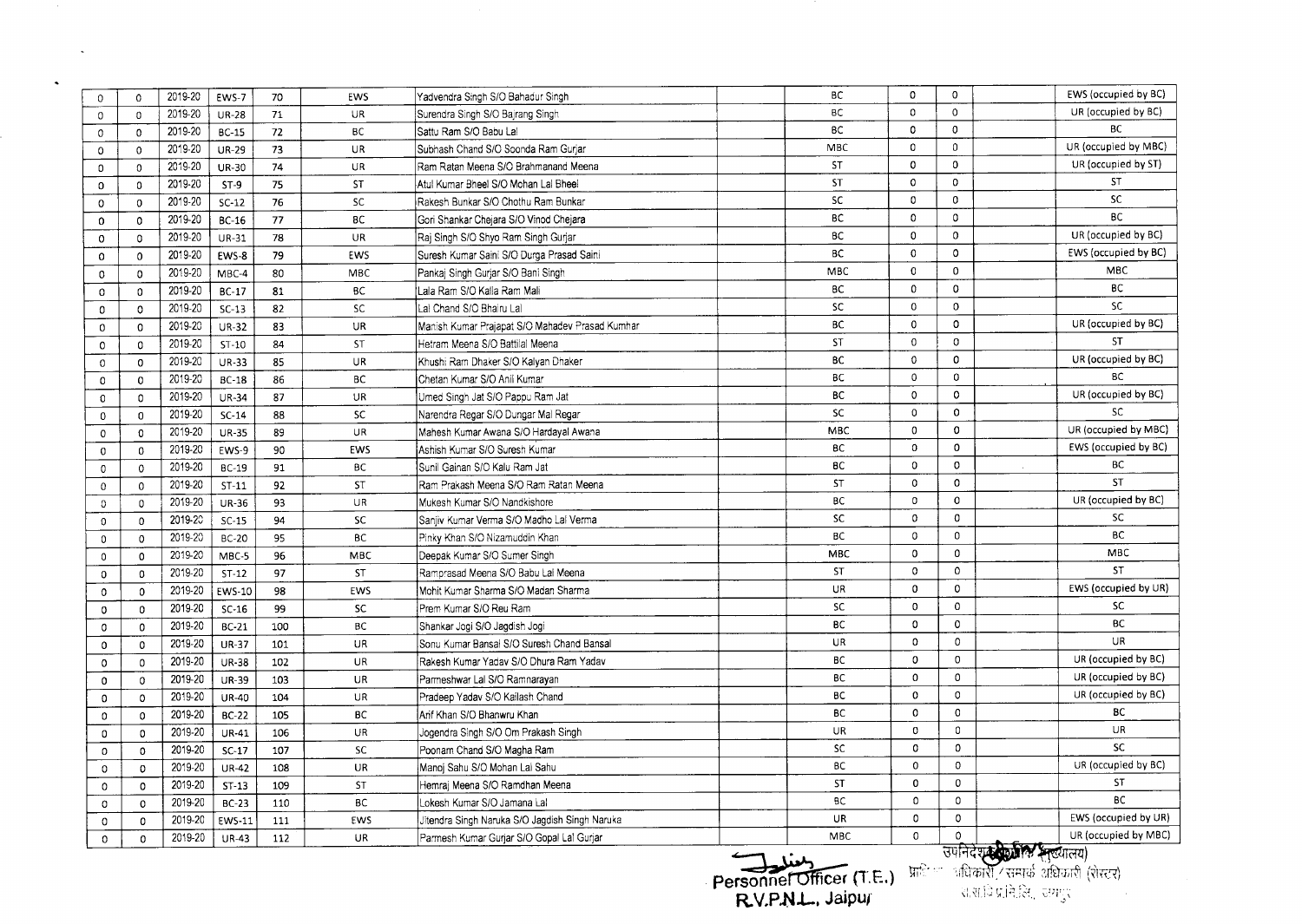| $\mathbf 0$  | $\mathbf 0$  | 2019-20 | $SC-18$       | 113 | <b>SC</b>  | Ranu Lal Jeengar S/O Swaroop Chand           |    | SC          | 0             | 0            | <b>SC</b>            |
|--------------|--------------|---------|---------------|-----|------------|----------------------------------------------|----|-------------|---------------|--------------|----------------------|
| $\mathbf 0$  | $\mathbf 0$  | 2019-20 | <b>UR-44</b>  | 114 | UR         | Pushpendra Singh S/O Ashok Singh             |    | <b>UR</b>   | $\Omega$      | $\mathbf 0$  | UR                   |
| 0            | $\mathbf 0$  | 2019-20 | <b>BC-24</b>  | 115 | BC         | Bilai Khan S/O Saifulla Khan                 |    | ВC          | 0             | 0            | <b>BC</b>            |
| $\mathbf 0$  | $\circ$      | 2019-20 | <b>UR-45</b>  | 116 | <b>UR</b>  | Shivrai Singh S/O Pratap Singh               |    | UR          | $\mathbf 0$   | $\mathbf 0$  | UR                   |
| 0            | $\mathbf 0$  | 2019-20 | $ST-14$       | 117 | ST         | Harish Meena S/O Laxmi Narayan Meena         |    | <b>ST</b>   | $\mathbf 0$   | 0            | ST                   |
| $\mathbf 0$  | $\mathbf 0$  | 2019-20 | <b>UR-46</b>  | 118 | UR.        | Jeetesh S/O Jagdish                          |    | <b>SC</b>   | $\mathbf 0$   | $\mathbf 0$  | UR (occupied by SC)  |
| $\mathbf 0$  | $\mathbf 0$  | 2019-20 | $SC-19$       | 119 | SC         | Brijesh Salodiya S/O Prabhu Dayal Salodiya   |    | <b>SC</b>   | 0             | $\mathbf 0$  | SC                   |
| 0            | $\mathbf 0$  | 2019-20 | <b>BC-25</b>  | 120 | BC         | Anil Kumar S/O Dharm Chand                   |    | ВC          | $\Omega$      | $\mathbf{0}$ | ВC                   |
| $\mathbf{0}$ | $\mathbf 0$  | 2019-20 | MBC-6         | 121 | <b>MBC</b> | Ashok Kumar Gurjar S/O Ramji Lal Gurjar      |    | <b>MBC</b>  | $\Omega$      | $\circ$      | <b>MBC</b>           |
| 0            | $\mathbf 0$  | 2019-20 | <b>EWS-12</b> | 122 | EWS        | Mukesh Kumar Kumawat S/O Shyam Lal Kumawat   |    | BC          | 0             | $\mathbf 0$  | EWS (occupied by BC) |
| $\Omega$     | $\mathbf 0$  | 2019-20 | <b>UR-47</b>  | 123 | <b>UR</b>  | Rakesh Kumar S/O Hanuman Singh               |    | BC          | $\circ$       | $\mathbf 0$  | UR (occupied by BC)  |
| $\mathbf 0$  | $^{\circ}$   | 2019-20 | <b>BC-26</b>  | 124 | <b>BC</b>  | Anil Kumar Yadav S/O Ghisaram Yadav          |    | BC          | $\Omega$      | $\mathbf 0$  | BC                   |
| $\mathbf{0}$ | $\mathbf{0}$ | 2019-20 | $ST-15$       | 125 | <b>ST</b>  | Ashok Kumar Meena S/O Ghasi Ram Meena        |    | <b>ST</b>   | $\circ$       | $\mathbf{0}$ | <b>ST</b>            |
| $\mathbf 0$  | $\mathbf 0$  | 2019-20 | $SC-20$       | 126 | <b>SC</b>  | Govind Kumar Devat S/O Ram Lal Devat         |    | <b>SC</b>   | $\mathbf{o}$  | $\mathbf 0$  | <b>SC</b>            |
| 0            | $\mathbf 0$  | 2019-20 | <b>UR-48</b>  | 127 | UR         | Charan Singh Meena S/O Bansi Ram Meena       |    | <b>ST</b>   | $\mathbf 0$   | 0            | UR (occupied by ST)  |
| 0            | $\mathbf 0$  | 2019-20 | <b>UR-49</b>  | 128 | <b>UR</b>  | Jitendra Kumar Gupta S/O Vishnu Gupta        |    | UR          | $\mathbf{0}$  | $\mathbf 0$  | UR                   |
| 0            | $\mathbf 0$  | 2019-20 | <b>BC-27</b>  | 129 | <b>BC</b>  | Pramod Nagar S/O Mahaveer Nagar              |    | <b>BC</b>   | $\mathbf 0$   | 0            | BC                   |
| 0            | $\mathbf 0$  | 2019-20 | <b>EWS-13</b> | 130 | EWS        | Alok Nath Yogi S/O Shyam Nath                |    | SC          | $\Omega$      | $\Omega$     | EWS (occupied by SC) |
| $\Omega$     | $\mathbf 0$  | 2019-20 | <b>UR-50</b>  | 131 | UR         | Kamlesh Kumar Sharma S/O Banwari Lal Sharma  |    | UR          | $\mathbf 0$   | $\mathbf 0$  | <b>UR</b>            |
| 0            | $\mathbf 0$  | 2019-20 | $SC-21$       | 132 | <b>SC</b>  | Pappu Mundotiya S/O Choturam Mundotiya       |    | <b>SC</b>   | $\mathbf 0$   | 0            | <b>SC</b>            |
| $\mathbf{0}$ | $\mathbf 0$  | 2019-20 | <b>UR-51</b>  | 133 | <b>UR</b>  | Vikash Kumar S/O Rajendra Singh              |    | BC          | $\mathbf 0$   | 0            | UR (occupied by BC)  |
| 0            | $\mathbf 0$  | 2019-20 | <b>BC-28</b>  | 134 | BC         | Parveen Kumar Choudhary S/O Hemlal Choudhary |    | BC          | $\mathbf 0$   | 0            | BC                   |
| 0            | $\mathbf 0$  | 2019-20 | $ST-16$       | 135 | <b>ST</b>  | Ashok Kumar Meena S/O Sayar Mai Meena        |    | ST          | $\mathbf 0$   | 0            | ST                   |
| 0            | $\mathbf 0$  | 2019-20 | UR-52         | 136 | <b>UR</b>  | Sumit Sharma S/O Sharvan Kumar Sharma        |    | UR          | $\mathbf 0$   | $\circ$      | UR                   |
| 0            | $\mathbf 0$  | 2019-20 | <b>UR-53</b>  | 137 | UR         | Mukesh Yadav S/O Bhanwar Lal Yadav           |    | BC          | $\mathbf 0$   | $\circ$      | UR (occupied by BC)  |
| 0            | $\mathbf 0$  | 2019-20 | $SC-22$       | 138 | <b>SC</b>  | Madan Lai S/O Akha Ram Megwal                |    | <b>SC</b>   | $\mathbf 0$   | 0            | SC                   |
| 0            | $\mathbf 0$  | 2019-20 | <b>BC-29</b>  | 139 | BC         | Jitesh Kumar Yadav S/O Kalu Ram Yadav        |    | BC          | $\mathbf 0$   | 0            | BC                   |
| $\Omega$     | $\Omega$     | 2019-20 | MBC-7         | 140 | MBC        | Rakesh Kumar Gurjar S/O Prabhu Dayal Gurjar  |    | <b>MBC</b>  | $\mathbf 0$   | 0            | <b>MBC</b>           |
| $\Omega$     | $\mathbf 0$  | 2019-20 | <b>EWS-14</b> | 141 | EWS        | Naveen Sharma S/O Prabha Shanker Sharma      |    | <b>UR</b>   | $\mathbf 0$   | $\mathbf 0$  | EWS (occupied by UR) |
| $\mathbf 0$  | $\mathbf 0$  | 2019-20 | $ST-17$       | 142 | <b>ST</b>  | Ankush Meena S/O Gulab Meena                 |    | <b>ST</b>   | $\mathbf 0$   | $\Omega$     | <b>ST</b>            |
| $\mathbf{0}$ | $\mathbf{0}$ | 2019-20 | BC-30         | 143 | BC         | Ramesh Kumar S/O Syoprakash                  |    | BC          | $\mathbf 0$   | 0            | <b>BC</b>            |
| 0            | $\mathbf 0$  | 2019-20 | <b>UR-54</b>  | 144 | <b>UR</b>  | Veer Singh S/O Bharat Singh                  |    | UR.         | 0             | 0            | UR                   |
| $\mathbf 0$  | $\mathbf 0$  | 2019-20 | $SC-23$       | 145 | SC         | Jatin Pahariya S/O Ravi Kumar Pahariya       |    | <b>SC</b>   | $\mathbf 0$   | 0            | SC                   |
| 0            | $\mathbf 0$  | 2019-20 | <b>UR-55</b>  | 146 | UR         | Gopal Sharma S/O Hari Ballabh Sharma         |    | UR          | $\mathbf 0$   | 0            | UR                   |
| $\circ$      | $\mathbf 0$  | 2019-20 | <b>UR-56</b>  | 147 | UR         | Vinod Kumar Yadav S/O Kaluram Yadav          |    | <b>BC</b>   | 0             | 0            | UR (occupied by BC)  |
| $\mathbf 0$  | $\mathbf 0$  | 2019-20 | <b>BC-31</b>  | 148 | BC         | Jitendra Parihar S/O Maga Ram                |    | ВC          | $\mathbf 0$   | $\mathbf{O}$ | BC                   |
| $\mathbf 0$  | $\mathbf 0$  | 2019-20 | <b>UR-57</b>  | 149 | UR         | Hingalaj Dan S/O Amba Dan                    |    | <b>BC</b>   | $\mathbf 0$   | 0            | UR (occupied by BC)  |
| $\mathbf 0$  | $\mathbf 0$  | 2019-20 | $ST-18$       | 150 | ST         | Vinod Kumar Meena S/O Gopal Lal Meena        |    | ST          | $\mathfrak o$ | $\mathbf 0$  | <b>ST</b>            |
| $\Omega$     | $\mathbf 0$  | 2019-20 | EWS-15        | 151 | EWS        | Ashish Kumar Sharma S/O Hans Raj Sharma      |    | UR          | $\mathbf 0$   | $\circ$      | EWS (occupied by UR) |
| $\mathbf{0}$ | $\mathbf 0$  | 2019-20 | $SC-24$       | 152 | <b>SC</b>  | Anil Kumar Jagrat S/O Durga Lal Jagrat       |    | <b>SC</b>   | $\mathbf 0$   | $\mathbf 0$  | <b>SC</b>            |
| $\mathbf 0$  | $\mathbf 0$  | 2019-20 | <b>BC-32</b>  | 153 | ВC         | Shanker Lal Kajala S/O Govind Ram            | Ex | BC (Ex. SM) | $\mathbf 0$   | $\circ$      | BC (Ex. SM)          |
| $\mathbf 0$  | $\Omega$     | 2019-20 | <b>UR-58</b>  | 154 | UR         | Vijay Sharma S/O Nand Lal Sharma             |    | UR.         | $\circ$       | $\circ$      | UR.                  |
| 0            | $\mathbf{0}$ | 2019-20 | <b>UR-59</b>  | 155 | UR.        | Pradeep Mehta S/O Ramesh Chand Mehta         |    | <b>BC</b>   | $\mathbf{0}$  | 0            | UR (occupied by BC)  |

 $\mathcal{L}^{\mathcal{L}}(\mathbf{z})$  and  $\mathcal{L}^{\mathcal{L}}(\mathbf{z})$  and  $\mathcal{L}^{\mathcal{L}}(\mathbf{z})$ 

Personner Officer (T.E.) **I-t.'i.P .N.L.., J;J.ipur**

 $\frac{1}{\sqrt{2}}$  is  $\frac{1}{\sqrt{2}}$  if  $\frac{1}{\sqrt{2}}$  is  $\frac{1}{\sqrt{2}}$  . The  $\frac{1}{\sqrt{2}}$   $\frac{1}{\sqrt{2}}$  is  $\frac{1}{\sqrt{2}}$  if  $\frac{1}{\sqrt{2}}$  if  $\frac{1}{\sqrt{2}}$  if  $\frac{1}{\sqrt{2}}$  if  $\frac{1}{\sqrt{2}}$  if  $\frac{1}{\sqrt{2}}$  if  $\frac{1}{\sqrt{2}}$  if  $\frac{1}{\sqrt{2}}$  i प्राधिकृत अधिकारी (सन्धक) प्रक्रिका<mark>री (रो</mark> रा.रा.lव.प्र.नि.लि., जयपुर |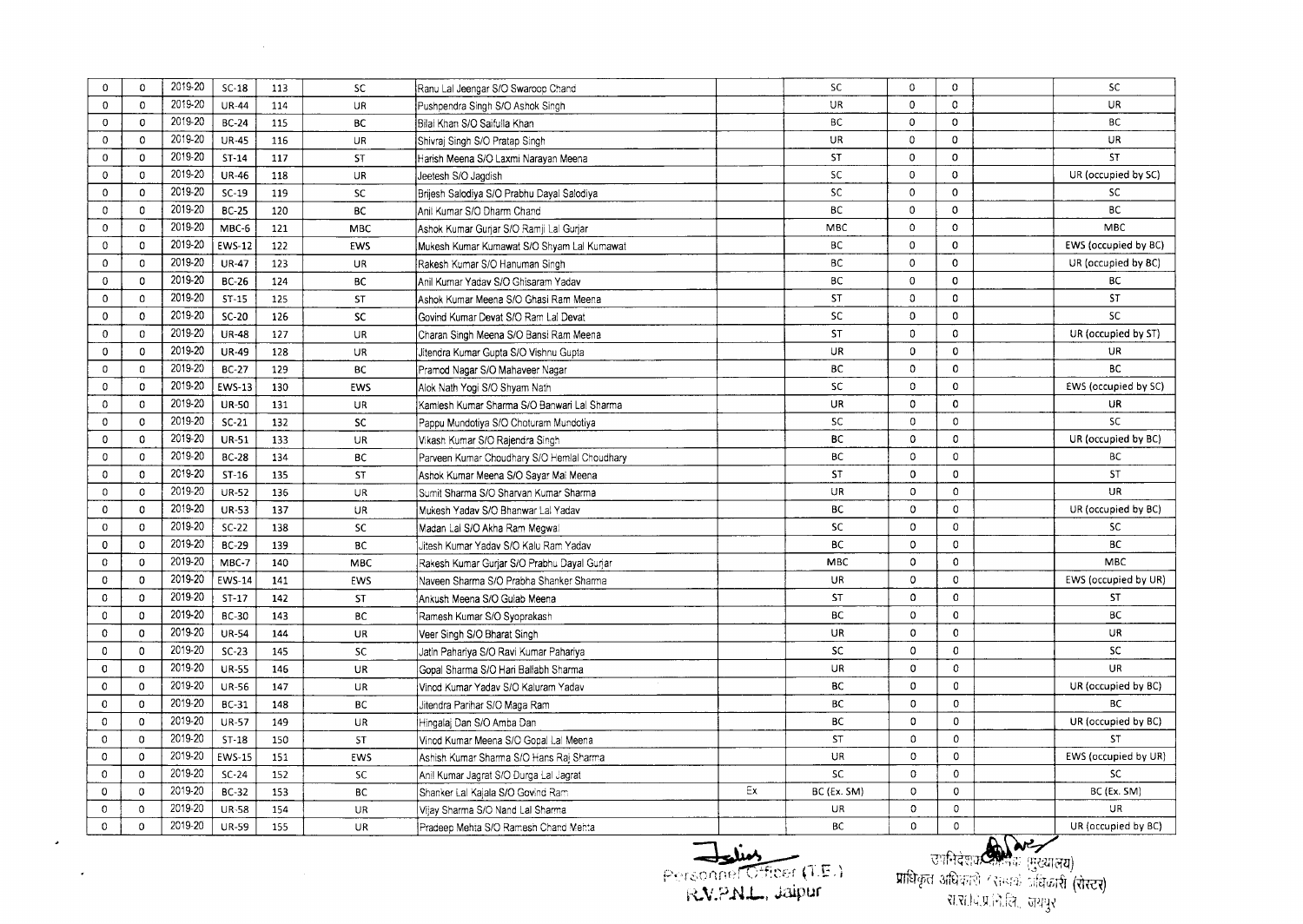| 0              | $\Omega$       | 2019-20 | <b>UR-60</b>  | 156 | UR         | Dinesh Kumar S/O Sultan Singh                    |    | ВC           | 0            | $\Omega$     |                  | UR (occupied by BC)   |
|----------------|----------------|---------|---------------|-----|------------|--------------------------------------------------|----|--------------|--------------|--------------|------------------|-----------------------|
| $\Omega$       | $\Omega$       | 2019-20 | $SC-25$       | 157 | <b>SC</b>  | Dinesh Chand Bairwa S/O Somotya Ram Bairwa       |    | SC           | 0            | $\mathbf 0$  |                  | <b>SC</b>             |
| 0              | $\mathbf{0}$   | 2019-20 | <b>BC-33</b>  | 158 | <b>BC</b>  | Gursahab Singh S/O Gurjant Singh                 | Ex | BC (Ex. SM)  | $\mathbf 0$  | $\Omega$     |                  | BC (Ex. SM)           |
| 0              | $\mathbf 0$    | 2019-20 | $ST-19$       | 159 | ST         | Inderrai Meena S/O Kailash Chand Meena           |    | ST           | 0            | 0            |                  | <b>ST</b>             |
| $\mathbf 0$    | $\Omega$       | 2019-20 | <b>EWS-16</b> | 160 | EWS        | Bhoopendra Saini S/O Pappu Ram Saini             |    | <b>BC</b>    | 0            | $\mathbf 0$  |                  | EWS (occupied by BC)  |
| 0              | $\mathbf 0$    | 2019-20 | MBC-8         | 161 | MBC        | Rakesh Kumar S/O Amara Ram                       |    | <b>MBC</b>   | 0            | $\Omega$     |                  | <b>MBC</b>            |
| $\circ$        | $\mathbf 0$    | 2019-20 | <b>BC-34</b>  | 162 | <b>BC</b>  | Mangal Chand Nehra S/O Amar Singh Nehra          | Ex | BC (Ex. SM)  | 0            | $\mathbf 0$  |                  | BC (Ex. SM)           |
| $\mathbf{0}$   | $\mathbf{0}$   | 2019-20 | $SC-26$       | 163 | <b>SC</b>  | Rakesh Kumar S/O Munna Lal                       |    | <b>SC</b>    | 0            | $\mathbf{0}$ |                  | SC                    |
| $\circ$        | 0              | 2019-20 | UR-61         | 164 | UR         | Kuldeep Gurjar S/O Raghuveer Singh Gurjar        |    | <b>BC</b>    | $\mathbf 0$  | $\Omega$     |                  | UR (occupied by BC)   |
| $\mathbf 0$    | $\Omega$       | 2019-20 | <b>UR-62</b>  | 165 | UR         | Deepesh Pathak S/O Ramavtar Pathak               |    | UR           | 0            | $\Omega$     |                  | <b>UR</b>             |
| $\mathbf 0$    | $\mathbf{0}$   | 2019-20 | <b>UR-63</b>  | 166 | UR         | Lokesh Patel S/O Shiv Lal                        |    | <b>MBC</b>   | 0            | $\mathbf 0$  |                  | UR (occupied by MBC)  |
| $\mathbf 0$    | $\mathbf 0$    | 2019-20 | <b>BC-35</b>  | 167 | <b>BC</b>  | Raiendra Singh Devanda S/O Phool Chand           | Ex | BC (Ex. SM)  | $\mathbf 0$  | $\Omega$     |                  | BC (Ex. SM)           |
| $\mathbf 0$    | 0              | 2019-20 | ST-20         | 168 | <b>ST</b>  | Harikesh Meena S/O Shyoram Meena                 |    | ST           | 0            | $\Omega$     |                  | <b>ST</b>             |
| $\mathbf 0$    | $\Omega$       | 2019-20 | $SC-27$       | 169 | <b>SC</b>  | Shvam Sunder Verma S/O Madan Lal                 |    | <b>SC</b>    | $\mathbf 0$  | $\mathbf{0}$ |                  | <b>SC</b>             |
| $\mathsf{o}\,$ | $\circ$        | 2019-20 | <b>EWS-17</b> | 170 | EWS        | Hanuman S/O Kishan Lal                           |    | <b>BC</b>    | $\mathbf 0$  | $\circ$      |                  | EWS (occupied by BC)  |
| $\mathbf 0$    | $\mathbf 0$    | 2019-20 | <b>UR-64</b>  | 171 | UR         | Vivekanand S/O Devi Lal                          |    | UR           | 0            | $\mathbf 0$  |                  | <b>UR</b>             |
| $\mathbf{0}$   | $\Omega$       | 2019-20 | <b>BC-36</b>  | 172 | BC         | Ishwar Lal S/O Dana Ram                          | Ex | BC (Ex. SM)  | $\mathbf 0$  | 0            |                  | BC (Ex. SM)           |
| $\circ$        | $\mathbf{o}$   | 2019-20 | <b>UR-65</b>  | 173 | UR         | Vikas Kumar Gurjar S/O Jay Singh Gurjar          |    | <b>BC</b>    | 0            | 0            |                  | UR (occupied by BC)   |
| 0              | $\mathbf 0$    | 2019-20 | <b>UR-66</b>  | 174 | <b>UR</b>  | Satish Shekhar S/O Chhotu Lal Shekhar            |    | SC           | $\mathbf 0$  | $\mathbf 0$  |                  | UR (occupied by SC)   |
| $\mathbf{O}$   | $\mathbf 0$    | 2019-20 | $ST-21$       | 175 | <b>ST</b>  | Pritam Kumar Meena S/O Ram Charan Meena          |    | ST           | $\mathbf 0$  | $\mathbf 0$  |                  | ST                    |
| $\mathbf 0$    | $\mathbf{o}$   | 2019-20 | $SC-28$       | 176 | SC         | Mayuk Raj Kuideep S/O Raghunath Prasad Kuldeep   |    | SC           | $\Omega$     | $\mathbf 0$  |                  | SC                    |
| 0              | 0              | 2019-20 | BC-37         | 177 | <b>BC</b>  | Suresh Kumar S/O Maturam                         | Ex | BC (Ex. SM)  | $\circ$      | 0            |                  | BC (Ex. SM)           |
| $\mathbf 0$    | $\Omega$       | 2019-20 | <b>UR-67</b>  | 178 | UR.        | Mukna Ram S/O Basta Ram                          |    | ВC           | $\mathbf 0$  | 0            |                  | UR (occupied by BC)   |
| 0              | $\mathbf 0$    | 2019-20 | <b>EWS-18</b> | 179 | <b>EWS</b> | Vikram Singh Gahlot S/O Narayan Singh            |    | <b>BC</b>    | $\mathbf 0$  | $\Omega$     |                  | EWS (occupied by BC)  |
| $\mathfrak o$  | $\Omega$       | 2019-20 | MBC-9         | 180 | <b>MBC</b> | Subudhi Singh S/O Parsadi Lal                    | Ex | MBC (Ex. SM) | $\mathbf 0$  | $\circ$      |                  | MBC (Ex. SM)          |
| 0              | $\mathbf{0}$   | 2019-20 | <b>BC-38</b>  | 181 | BC         | Bhikha Ram Yadav S/O Hanuman Yadav               | Εx | BC (Ex. SM)  | $\mathbf 0$  | $\circ$      |                  | BC (Ex. SM)           |
| $\circ$        | $\mathbf 0$    | 2019-20 | $SC-29$       | 182 | SC         | Ramkishor Fulwaria S/O Ganga Sahay Fulwaria      |    | SC           | $\mathbf 0$  | $\Omega$     |                  | <b>SC</b>             |
| 0              | $\mathbf 0$    | 2019-20 | <b>UR-68</b>  | 183 | UR         | Bachchu Singh Guriar S/O Badri Prasad Guriar     |    | MBC          | $\mathbf 0$  | $\mathbf{0}$ |                  | UR (occupied by MBC)  |
| 0              | $\mathbf 0$    | 2019-20 | $ST-22$       | 184 | ST         | Deep Chand Meena S/O Jagdish Prasad Meena        |    | <b>ST</b>    | $\mathbf{0}$ | $\circ$      |                  | <b>ST</b>             |
| 0              | $\circ$        | 2019-20 | <b>UR-69</b>  | 185 | UR         | Rakesh Kumar S/O Ramesh Chand                    |    | <b>BC</b>    | $\mathbf 0$  | $\mathbf 0$  |                  | UR (occupied by BC)   |
| 0              | $\mathbf{0}$   | 2019-20 | BC-39         | 186 | BC         | Dinesh Chandra Yadav S/O Hari Singh Yadav        | Ex | BC (Ex. SM)  | 0            | $\Omega$     |                  | BC (Ex. SM)           |
| $\Omega$       | $\mathbf{0}$   | 2019-20 | <b>UR-70</b>  | 187 | UR         | Sushil Ostwal S/O Satyanarayan Ostwal            |    | ВC           | 0            | 0            |                  | UR (occupied by BC)   |
| 0              | $\mathbf 0$    | 2019-20 | $SC-30$       | 188 | <b>SC</b>  | Gokul Prasad S/O Kalyan Prasad                   |    | SC           | $\mathbf 0$  | 0            |                  | <b>SC</b>             |
| 0              | $\mathbf 0$    | 2019-20 | UR-71         | 189 | UR         | Ram Jiwan S/O Bhera Ram                          |    | <b>BC</b>    | $\mathbf 0$  | $\mathbf 0$  |                  | UR (occupied by BC)   |
| $\mathbf 0$    | $\mathbf 0$    | 2019-20 | <b>EWS-19</b> | 190 | EWS        | Ramavatar Singh S/O Pritam Singh                 |    | <b>MBC</b>   | $\Omega$     | $\Omega$     |                  | EWS (occupied by MBC) |
| $\mathbf 0$    | $^{\circ}$     | 2019-20 | <b>BC-40</b>  | 191 | <b>BC</b>  | Gopal Singh S/O Kan Singh                        | Ex | BC (Ex. SM)  | 0            | $\circ$      |                  | BC (Ex. SM)           |
| $\mathbf 0$    | $\Omega$       | 2019-20 | $ST-23$       | 192 | ST         | Mukesh Kumar Meena S/O Babu Lai Meena            |    | <b>ST</b>    | $\Omega$     | $\mathbf 0$  |                  | ST                    |
| $\circ$        | $\Omega$       | 2019-20 | <b>UR-72</b>  | 193 | <b>UR</b>  | Hari Ram Bijaraniya S/O Jay Chand Lal Bijaraniya |    | BC           | $\mathbf 0$  | $\Omega$     |                  | UR (occupied by BC)   |
| $\mathbf 0$    | $\circ$        | 2019-20 | $SC-31$       | 194 | SC         | Hement Kumar S/O Ram Kalyan                      |    | SC           | $^{\circ}$   | $\mathbf 0$  |                  | <b>SC</b>             |
| $\mathbf{0}$   | $\mathbf 0$    | 2019-20 | <b>BC-41</b>  | 195 | BC         | Krishna Kumar Saini S/O Suria Ram Saini          | Ex | BC (Ex. SM)  | 0            | $\mathbf 0$  |                  | BC (Ex. SM)           |
| $\Omega$       | $\mathbf 0$    | 2019-20 | MBC-10        | 196 | MBC        | Mahaveer Prshad Gujar S/O Jagram Gujar           | Ex | MBC (Ex. SM) | 0            | $\mathbf 0$  |                  | MBC (Ex. SM)          |
| 0              | $\mathsf{o}\,$ | 2019-20 | $ST-24$       | 197 | <b>ST</b>  | Surgyana Meena S/O Kishan Lal Meena              |    | <b>ST</b>    | 0            | $\mathbf 0$  |                  | ST                    |
| 0              | $\mathbf 0$    | 2019-20 | <b>EWS-20</b> | 198 | EWS        | Brijesh Kumar Singh S/O Jagveer                  |    | <b>BC</b>    | $\Omega$     | $\mathbf 0$  | <b>D. G. A.Z</b> | EWS (occupied by BC)  |

 $\sim 100$  km s

 $\mathcal{L}^{\mathcal{L}}$  and  $\mathcal{L}^{\mathcal{L}}$  and  $\mathcal{L}^{\mathcal{L}}$ 

 $\langle \bullet \rangle$ 

 $\frac{1}{2}$ .

 $\mathsf{C}$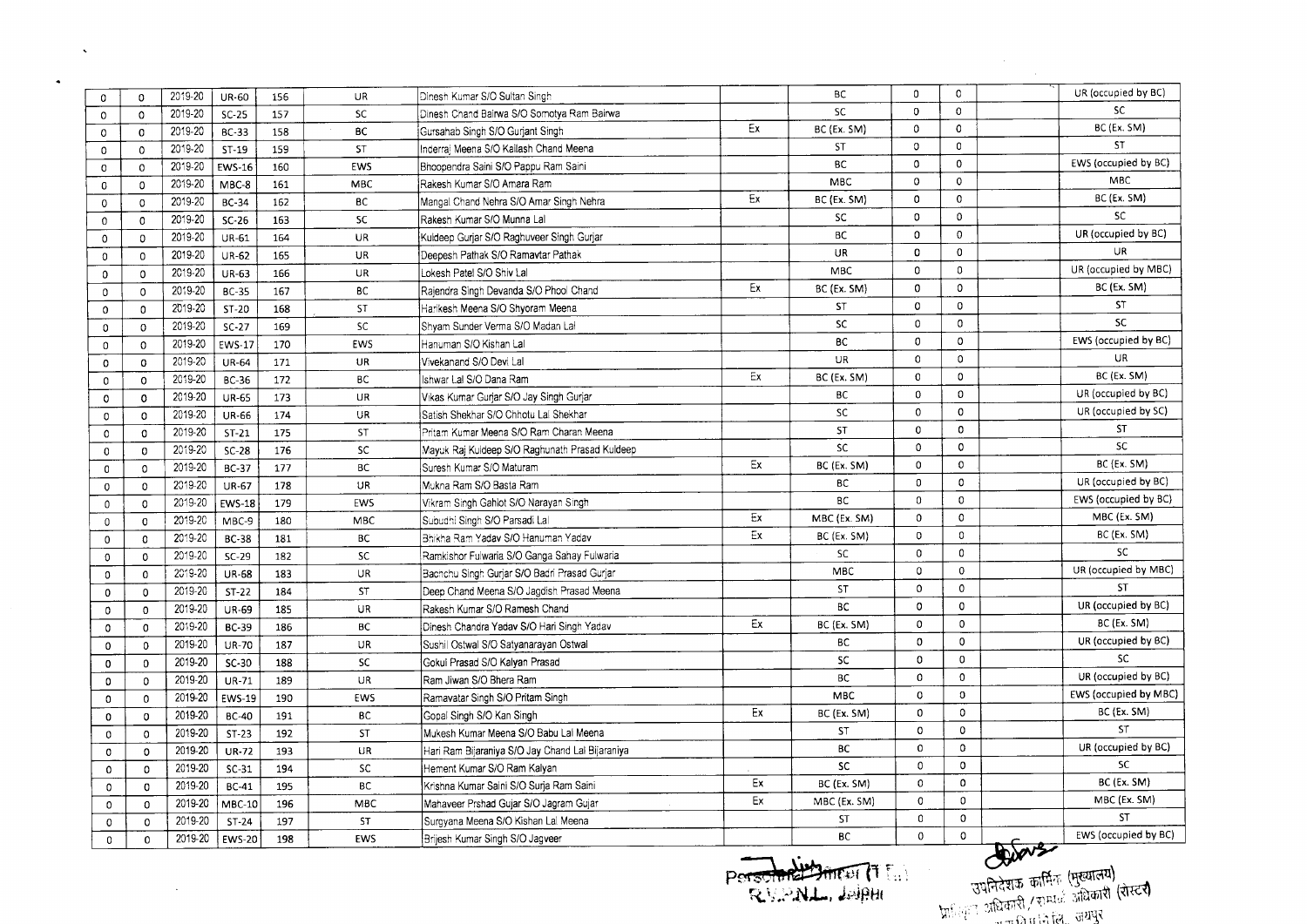| $\Omega$      | $\Omega$      | 2019-20 | $SC-32$       | 199 | SC         | Bhoopendra Singh S/O Bachchu Singh           |        | SC.         | 0            | $\mathbf 0$  | SC                   |
|---------------|---------------|---------|---------------|-----|------------|----------------------------------------------|--------|-------------|--------------|--------------|----------------------|
| $\Omega$      | $\Omega$      | 2019-20 | <b>BC-42</b>  | 200 | <b>BC</b>  | Mahendra Das Vaishnav S/O Ratan Das          | Ex     | BC (Ex. SM) | $\mathbf{0}$ | $\mathbf 0$  | BC (Ex. SM)          |
| $\mathbf{0}$  | $\Omega$      | 2019-20 | <b>UR-73</b>  | 201 | UR.        | Jeet Ram Choudhary S/O Ram Dev Choudhary     |        | ВC          | $\mathbf 0$  | $\mathbf 0$  | UR (occupied by BC)  |
| $\mathbf{0}$  | $\Omega$      | 2019-20 | <b>UR-74</b>  | 202 | UR         | Ramprakash Panwar S/O Ashok Panwar           |        | вc          | 0            | $\Omega$     | UR (occupied by BC)  |
| $\mathbf{0}$  | $\mathbf{0}$  | 2019-20 | <b>UR-75</b>  | 203 | <b>UR</b>  | Anil Kumar S/O Dhonkal Singh                 |        | <b>BC</b>   | $\mathbf 0$  | $\Omega$     | UR (occupied by BC)  |
| $\Omega$      | $\Omega$      | 2019-20 | <b>UR-76</b>  | 204 | <b>UR</b>  | Mahendra Singh S/O Mangu Singh               |        | UR          | $\circ$      | $\Omega$     | UR                   |
| 0             | $\Omega$      | 2019-20 | <b>BC-43</b>  | 205 | ВC         | Tarachand Pilaniya S/O Chimnaram Pilaniya    | Ex     | BC (Ex. SM) | $\mathbf 0$  | $\Omega$     | BC (Ex. SM)          |
| $\mathbf 0$   | $\Omega$      | 2019-20 | <b>UR-77</b>  | 206 | UR         | Babu Lal Choudhary S/O Dola Ram Choudhary    |        | ВC          | $\mathbf 0$  | $\mathbf 0$  | UR (occupied by BC)  |
| $\circ$       | $\mathbf 0$   | 2019-20 | $SC-33$       | 207 | <b>SC</b>  | Deepak Tanwar S/O Mahendra Kumar Tanwar      |        | <b>SC</b>   | $\mathbf 0$  | $\mathbf 0$  | SC                   |
| 0             | $\mathbf{0}$  | 2019-20 | <b>UR-78</b>  | 208 | UR         | Bhagirath Sharma S/O Shobharam Sharma        |        | UR.         | $\mathbf 0$  | $\Omega$     | UR                   |
| $\mathbf 0$   | $\mathbf{0}$  | 2019-20 | $ST-25$       | 209 | ST         | Prem Raj Meena S/O Ramkesh Meena             |        | ST          | $\mathbf{0}$ | 0            | <b>ST</b>            |
| 0             | $\mathbf{0}$  | 2019-20 | <b>BC-44</b>  | 210 | BC         | Mahendra Singh Yadav S/O Ram Ji Lal Yadav    | Ex     | BC (Ex. SM) | $\mathbf 0$  | 0            | BC (Ex. SM)          |
| 0             | $\mathbf{0}$  | 2019-20 | <b>EWS-21</b> | 211 | EWS        | Rohitash Mahala S/O Babu Lal                 |        | ВC          | 0            | $\mathbf{0}$ | EWS (occupied by BC) |
| $\mathbf 0$   | $\mathbf 0$   | 2019-20 | <b>UR-79</b>  | 212 | UR         | Manoi Kumar Sharma S/O Haricharan Sharma     |        | <b>UR</b>   | $\Omega$     | $\Omega$     | <b>UR</b>            |
| $\mathbf 0$   | $\mathbf 0$   | 2019-20 | $SC-34$       | 213 | <b>SC</b>  | Manish Kumar S/O Bansi Lal Daima             |        | <b>SC</b>   | $\mathbf 0$  | $\mathbf{0}$ | <b>SC</b>            |
| $\mathbf 0$   | $\Omega$      | 2019-20 | <b>UR-80</b>  | 214 | UR         | Vaseem Akram S/O Hisamuddin                  |        | ВC          | $\mathbf 0$  | 0            | UR (occupied by BC)  |
| $\mathbf 0$   | $\mathbf{0}$  | 2019-20 | <b>BC-45</b>  | 215 | <b>BC</b>  | Daya Nand S/O Ram Kumar Singh                | Ex     | BC (Ex. SM) | $\mathbf 0$  | $\Omega$     | BC (Ex. SM)          |
| $\Omega$      | $\Omega$      | 2019-20 | <b>UR-81</b>  | 216 | UR         | Mukesh Kumar Dhayal S/O Sarwan Lal Dhayal    |        | BC          | 0            | $\mathbf 0$  | UR (occupied by BC)  |
| $\mathbf 0$   | $\Omega$      | 2019-20 | $ST-26$       | 217 | <b>ST</b>  | Raj Kumar Meena S/O Narayan Ram Meena        |        | <b>ST</b>   | 0            | 0            | ST                   |
| $\mathbf 0$   | $\Omega$      | 2019-20 | <b>UR-82</b>  | 218 | <b>UR</b>  | Ravindra Kumar S/O Sohan Lal                 |        | BC          | 0            | $\mathbf 0$  | UR (occupied by BC)  |
| $\mathbf 0$   | $\Omega$      | 2019-20 | $SC-35$       | 219 | <b>SC</b>  | Akshay Kumar Banjara S/O Kartar Singh        |        | <b>SC</b>   | 0            | $\mathbf 0$  | SC.                  |
| $\mathbf{0}$  | $\Omega$      | 2019-20 | <b>BC-46</b>  | 220 | <b>BC</b>  | Sunil Kumar S/O Birendra Singh               | Εx     | BC (Ex. SM) | 0            | $\mathbf 0$  | BC (Ex. SM)          |
| $\mathbf{0}$  | $\mathbf{0}$  |         | $MBC-11$      | 221 | MBC        |                                              |        |             | 0            | $\mathbf{0}$ |                      |
| $\mathbf{0}$  | $\Omega$      | 2019-20 | <b>EWS-22</b> | 222 | EWS        | Hanuman Sahay Saini S/O Kailash Chand Saini  |        | BC          | 0            | $\mathbf 0$  | EWS (occupied by BC) |
| 0             | $\mathbf{0}$  | 2019-20 | <b>UR-83</b>  | 223 | UR         | Dhananjay Meena S/O Sanwal Ram Meena         |        | ST          | 0            | $\mathbf 0$  | UR (occupied by ST)  |
| $\mathbf 0$   | $\mathbf{0}$  |         | <b>BC-47</b>  | 224 | <b>BC</b>  |                                              |        |             | $\Omega$     | $\mathbf 0$  |                      |
| $\Omega$      | $\Omega$      | 2019-20 | $ST-27$       | 225 | <b>ST</b>  | Rajendra Meena S/O Mouji Ram Meena           |        | <b>ST</b>   | 0            | $\mathbf{0}$ | ST                   |
| $\mathbf 0$   | $\Omega$      | 2019-20 | $SC-36$       | 226 | <b>SC</b>  | Deenu Mahavar S/O Hari Babau Mahavar         |        | SC          | $\mathbf 0$  | $\mathbf 0$  | <b>SC</b>            |
| 0             | $\Omega$      | 2019-20 | <b>UR-84</b>  | 227 | UR         | Abhishek Prajapati S/O Shankar Lal Prajapati |        | <b>BC</b>   | 0            | $\mathbf 0$  | UR (occupied by BC)  |
| 0             | 0             | 2019-20 | <b>UR-85</b>  | 228 | UR         | Natwar Sharma S/O Babu Lai Sharma            |        | UR          | 0            | $\Omega$     | UR.                  |
| $\mathbf 0$   | 0             |         | <b>BC-48</b>  | 229 | BC         |                                              |        |             | $\circ$      | $\Omega$     |                      |
| $\mathbf 0$   | $\mathbf 0$   | 2019-20 | <b>EWS-23</b> | 230 | EWS        | Jitram Choudhary S/O Sojiram Choudhary       |        | <b>BC</b>   | $\Omega$     | $\mathbf 0$  | EWS (occupied by BC) |
| 0             | 0             | 2019-20 | <b>UR-86</b>  | 231 | UR         | Suraj Singh S/O Uttam Singh                  |        | UR.         | 0            | $\mathbf 0$  | UR.                  |
| $\mathbf 0$   | $\mathbf{0}$  | 2019-20 | $SC-37$       | 232 | SC         | Banwari Lal Jatoliya S/O Dunga Ram Jatoliya  |        | <b>SC</b>   | 0            | $\mathbf 0$  | <b>SC</b>            |
| $\mathbf 0$   | $\circ$       | 2019-20 | <b>UR-87</b>  | 233 | UR         | Deepak Sharma S/O Radheshyam Sharma          |        | <b>UR</b>   | 0            | $\Omega$     | <b>UR</b>            |
| $\mathbf 0$   | 0             |         | <b>BC-49</b>  | 234 | BC         |                                              |        |             | $\Omega$     | $\Omega$     |                      |
| $\mathfrak o$ | $\mathfrak o$ |         | $ST-28$       | 235 | <b>ST</b>  |                                              |        |             | $\Omega$     | $\mathbf 0$  |                      |
| $\mathbf 0$   | $\mathbf 0$   | 2019-20 | <b>UR-88</b>  | 236 | <b>UR</b>  | Ravi Kumar Sharma S/O Kana Ram Sharma        |        | <b>UR</b>   | $\mathsf{O}$ | $\circ$      | <b>UR</b>            |
| $\circ$       | $\circ$       | 2019-20 | <b>UR-89</b>  | 237 | UR         | Raiesh Khokhar S/O Ram Dayal                 |        | ВC          | 0            | $\Omega$     | UR (occupied by BC)  |
| $\Omega$      | $\circ$       | 2019-20 | $SC-38$       | 238 | SC         | Mahesh Kanwariya S/O Prakash Chand Kanwariya |        | SC          | 0            | $\Omega$     | <b>SC</b>            |
| $\Omega$      | $\circ$       |         | <b>BC-50</b>  | 239 | <b>BC</b>  |                                              |        |             | 0            | $\mathbf{0}$ |                      |
| 0             | 0             |         | $MBC-12$      | 240 | <b>MBC</b> |                                              |        |             | $\mathbf 0$  | $\mathbf 0$  |                      |
| 0             | $\Omega$      | 2019-20 | <b>EWS-24</b> | 241 | EWS        | Ramesh Kumar Gaura S/O Bhagwan Sahay Gaura   |        | <b>BC</b>   | 0            | $\Omega$     | EWS (occupied by BC) |
|               |               |         |               |     |            |                                              | $\sim$ |             |              |              | $\sim$ C $\sim$ X    |

 $\omega$ 

 $\mathcal{L}^{\pm}$ 

~ **Personnel** Officer **(T.E.) R.V.P.N.L..** Jaipur

उपनिदेश**्क्रियानिक (मुख्यालय)**<br>प्राधिकृतः अधिकारी (राम्पर्क अधिकारी (रोस्टर)<br>- अत्याद्यानिक्रि, जयवुर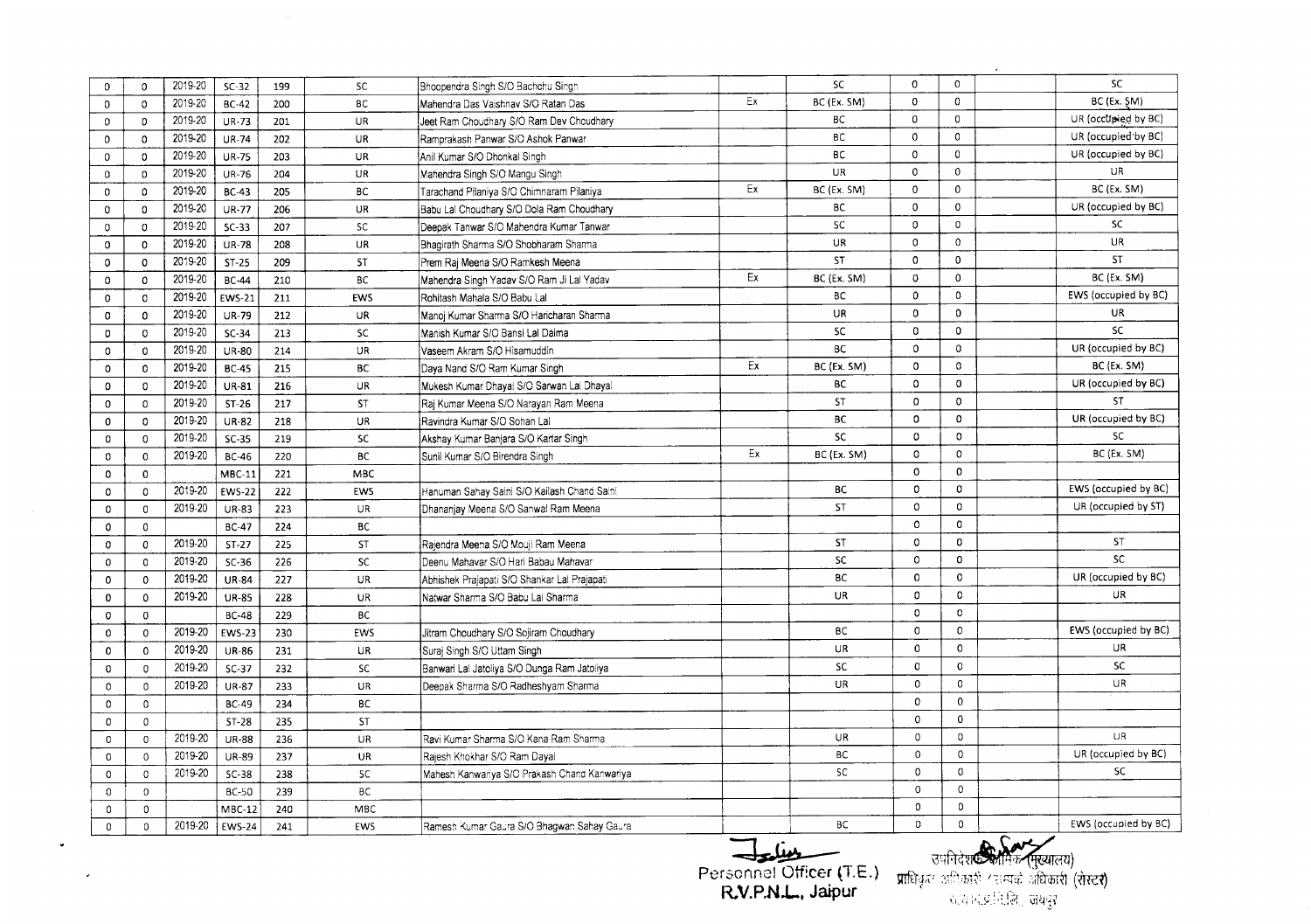|              |              |         |               |     |            |                                              |                                                |             |              | $\mathcal{L}^{(0)}$                                                                                     |
|--------------|--------------|---------|---------------|-----|------------|----------------------------------------------|------------------------------------------------|-------------|--------------|---------------------------------------------------------------------------------------------------------|
| 0            | $\mathbf 0$  |         | $ST-29$       | 242 | <b>ST</b>  |                                              |                                                | $\mathbf 0$ | $\mathbf 0$  |                                                                                                         |
| $\mathbf 0$  | $\mathbf{0}$ |         | <b>BC-51</b>  | 243 | <b>BC</b>  |                                              |                                                | 0           | $\mathbf 0$  |                                                                                                         |
| 0            | $\mathbf 0$  | 2019-20 | UR-90         | 244 | UR         | Muni Ram Meena S/O Burri Lal Meena           | <b>ST</b>                                      | 0           | 0            | UR (occupied by ST)                                                                                     |
| $\mathbf 0$  | $\mathbf{0}$ | 2019-20 | $SC-39$       | 245 | <b>SC</b>  | Dharmveer Verma S/O Ram Gopal Verma          | <b>SC</b>                                      | 0           | 0            | SC.                                                                                                     |
| $\circ$      | $\mathbf 0$  | 2019-20 | UR-91         | 246 | UR         | Rohan Panwar S/O Ram Singh Panwar            | BC                                             | 0           | $\mathbf{0}$ | UR (occupied by BC)                                                                                     |
| $\mathbf 0$  | 0            | 2019-20 | <b>UR-92</b>  | 247 | UR         | Suresh Kumar Vishnoi S/O Ramswaroop Vishnoi  | <b>BC</b>                                      | 0           | $\mathbf 0$  | UR (occupied by BC)                                                                                     |
| $\mathbf 0$  | $\mathbf 0$  |         | <b>BC-52</b>  | 248 | BC         |                                              |                                                | 0           | $\mathbf 0$  |                                                                                                         |
| $\circ$      | $\mathbf 0$  | 2019-20 | <b>UR-93</b>  | 249 | <b>UR</b>  | Leeladhar Saini S/O Bhanwar Lai Saini        | BC                                             | 0           | 0            | UR (occupied by BC)                                                                                     |
| $\mathbf 0$  | $\mathbf{0}$ |         | ST-30         | 250 | <b>ST</b>  |                                              |                                                | 0           | 0            |                                                                                                         |
| $\mathbf 0$  | 0            | 2019-20 | <b>EWS-25</b> | 251 | EWS        | Sagar Mal Dhayal S/O Sadhu Ram               | ВC                                             | 0           | $\circ$      | EWS (occupied by BC)                                                                                    |
| $\mathbf 0$  | 0            | 2019-20 | $SC-40$       | 252 | <b>SC</b>  | Sunil Nangalia S/O Jagannath Nagalia         | <b>SC</b>                                      | 0           | 0            | <b>SC</b>                                                                                               |
| $\circ$      | 0            |         | <b>BC-53</b>  | 253 | ВC         |                                              |                                                | 0           | $\mathbf{0}$ |                                                                                                         |
| 0            | 0            | 2019-20 | <b>UR-94</b>  | 254 | UR         | Munesh Chand S/O Kishan Singh                | BC                                             | 0           | $\Omega$     | UR (occupied by BC)                                                                                     |
| 0            | 0            | 2019-20 | <b>UR-95</b>  | 255 | UR         | Dhiraj Kumawat S/O Bhanwar Lal Kumawat       | BС                                             | 0           | $\circ$      | UR (occupied by BC)                                                                                     |
| $\circ$      | $\mathbf{0}$ | 2019-20 | <b>UR-96</b>  | 256 | <b>UR</b>  | Ram Nivas S/O Niroti La!                     | BС                                             | 0           | $\circ$      | UR (occupied by BC)                                                                                     |
| $\circ$      | 0            | 2019-20 | $SC-41$       | 257 | SC         | Bijesh Kumar Bairwa S/O Ram Prakash Bairwa   | <b>SC</b>                                      | 0           | $\mathbf 0$  | SC.                                                                                                     |
| $\circ$      | $\mathbf 0$  |         | <b>BC-54</b>  | 258 | BC         |                                              |                                                | 0           | $\mathbf 0$  |                                                                                                         |
| 0            | 0            |         | $ST-31$       | 259 | <b>ST</b>  |                                              |                                                | 0           | $\mathbf 0$  |                                                                                                         |
| 0            | $\mathbf 0$  | 2019-20 | <b>EWS-26</b> | 260 | <b>EWS</b> | Babu Lal Yadav S/O Ram Lal Yadav             | BC                                             | $\circ$     | $\mathbf 0$  | EWS (occupied by BC)                                                                                    |
| 0            | $\circ$      |         | $MBC-13$      | 261 | MBC        |                                              |                                                | $\mathbf 0$ | $\mathbf{0}$ |                                                                                                         |
| $\mathbf{0}$ | 0            |         | BC-55         | 262 | BC         |                                              |                                                | 0           | $\Omega$     |                                                                                                         |
| 0            | $\mathbf 0$  |         | $SC-42$       | 263 | SC.        |                                              |                                                | 0           | $\mathbf 0$  |                                                                                                         |
| 0            | 0            | 2019-20 | <b>UR-97</b>  | 264 | <b>UR</b>  | Rajesh Kumar Soni S/O Suresh Kumar Soni      | BC                                             | 0           | $\mathbf 0$  | UR (occupied by BC)                                                                                     |
| 0            | 0            | 2019-20 | <b>UR-98</b>  | 265 | <b>UR</b>  | Jeetu Dhaked S/O Rajesh Kumar Dhaked         | <b>BC</b>                                      | 0           | $\mathbf 0$  | UR (occupied by BC)                                                                                     |
| $\mathbf 0$  | 0            | 2019-20 | <b>UR-99</b>  | 266 | UR         | Manraj Jat S/O Ram Nath Jat                  | BC                                             | 0           | $\circ$      | UR (occupied by BC)                                                                                     |
| $\circ$      | 0            |         | <b>BC-56</b>  | 267 | <b>BC</b>  |                                              |                                                | 0           | $\mathbf{0}$ |                                                                                                         |
| 0            | 0            |         | $ST-32$       | 268 | <b>ST</b>  |                                              |                                                | $\circ$     | $\mathbf 0$  |                                                                                                         |
| 0            | 0            |         | $SC-43$       | 269 | <b>SC</b>  |                                              |                                                | $\mathbf 0$ | $\circ$      |                                                                                                         |
| 0            | 0            | 2019-20 | <b>EWS-27</b> | 270 | EWS        | Sharwan Kumar Choudhary S/O Gopal Lal        | BC                                             | 0           | $\mathbf 0$  | EWS (occupied by BC)                                                                                    |
| $\mathbf 0$  | $\mathbf 0$  | 2019-20 | UR-100        | 271 | <b>UR</b>  | Kailash Chand Saini S/O Chandgi Ram Saini    | BC                                             | 0           | 0            | UR (occupied by BC)                                                                                     |
| 0            | 0            |         | <b>BC-57</b>  | 272 | ВC         |                                              |                                                | 0           | $\mathbf 0$  |                                                                                                         |
| 0            | $\mathbf 0$  | 2019-20 | UR-101        | 273 | UR         | Rahul Kumar Sharma S/O Rajesh Kumar Sharma   | UR                                             | 0           | 0            | UR                                                                                                      |
| 0            | 0            | 2019-20 | UR-102        | 274 | <b>UR</b>  | Mahendra Kumar Sharma S/O Bajrang Lal Sharma | UR                                             | 0           | $\mathbf 0$  | UR                                                                                                      |
| 0            | $\mathbf 0$  |         | ST-33         | 275 | <b>ST</b>  |                                              | $\sim$                                         | $\circ$     | $\mathbf{0}$ |                                                                                                         |
| 0            | 0            |         | <b>SC-44</b>  | 276 | <b>SC</b>  |                                              |                                                | $\mathbf 0$ | 0            |                                                                                                         |
| $\mathbf 0$  | $\mathbf 0$  |         | <b>BC-58</b>  | 277 | ВC         |                                              |                                                | $\circ$     | 0            |                                                                                                         |
| 0            |              | 2019-20 | UR-103        | 278 | UR         | Praveen Kumar Sharma S/O Subhash Chandra     | UR                                             | 0           | 0            | UR                                                                                                      |
| 0            | 0<br>$\circ$ | 2019-20 | <b>EWS-28</b> | 279 | EWS        | Manish Sharma S/O Ram Gopal Sharma           | UR                                             | 0           | $\mathbf 0$  | EWS (occupied by UR)                                                                                    |
| 0            | $\mathbf 0$  |         | MBC-14        | 280 | MBC        |                                              |                                                | 0           | 0            |                                                                                                         |
| 0            | $\mathbf 0$  |         | BC-59         | 281 | BC         |                                              |                                                | 0           | 0            |                                                                                                         |
|              | $\mathbf 0$  |         | $SC-45$       | 282 | SC         |                                              |                                                | $\mathbf 0$ | $\mathbf 0$  |                                                                                                         |
| 0            | 0            | 2019-20 | UR-104        | 283 | UR         | Ram Prasad Sharma S/O Hanuman Sahay Sharma   | <b>UR</b>                                      | $\,0\,$     | $\mathbf 0$  | UR                                                                                                      |
| 0<br>0       | $\mathbf 0$  |         | $ST-34$       | 284 | <b>ST</b>  |                                              |                                                | $\mathbf 0$ | $\mathbf 0$  |                                                                                                         |
|              |              |         |               |     |            |                                              |                                                |             |              |                                                                                                         |
|              |              |         |               |     |            |                                              | Personnel Officer (T.E.)<br>R.V.P.N.L., Jaipur |             |              | <b>COLORADOR (REGENTER)</b><br>A CHARGE COLORADOR (REGENTER)<br>A CHARGE COLORADOR COLORADOR (REGENTER) |

 $\sim 10$ 

 $\sim 10^7$ 

 $\langle \infty \rangle$ 

 $\bullet$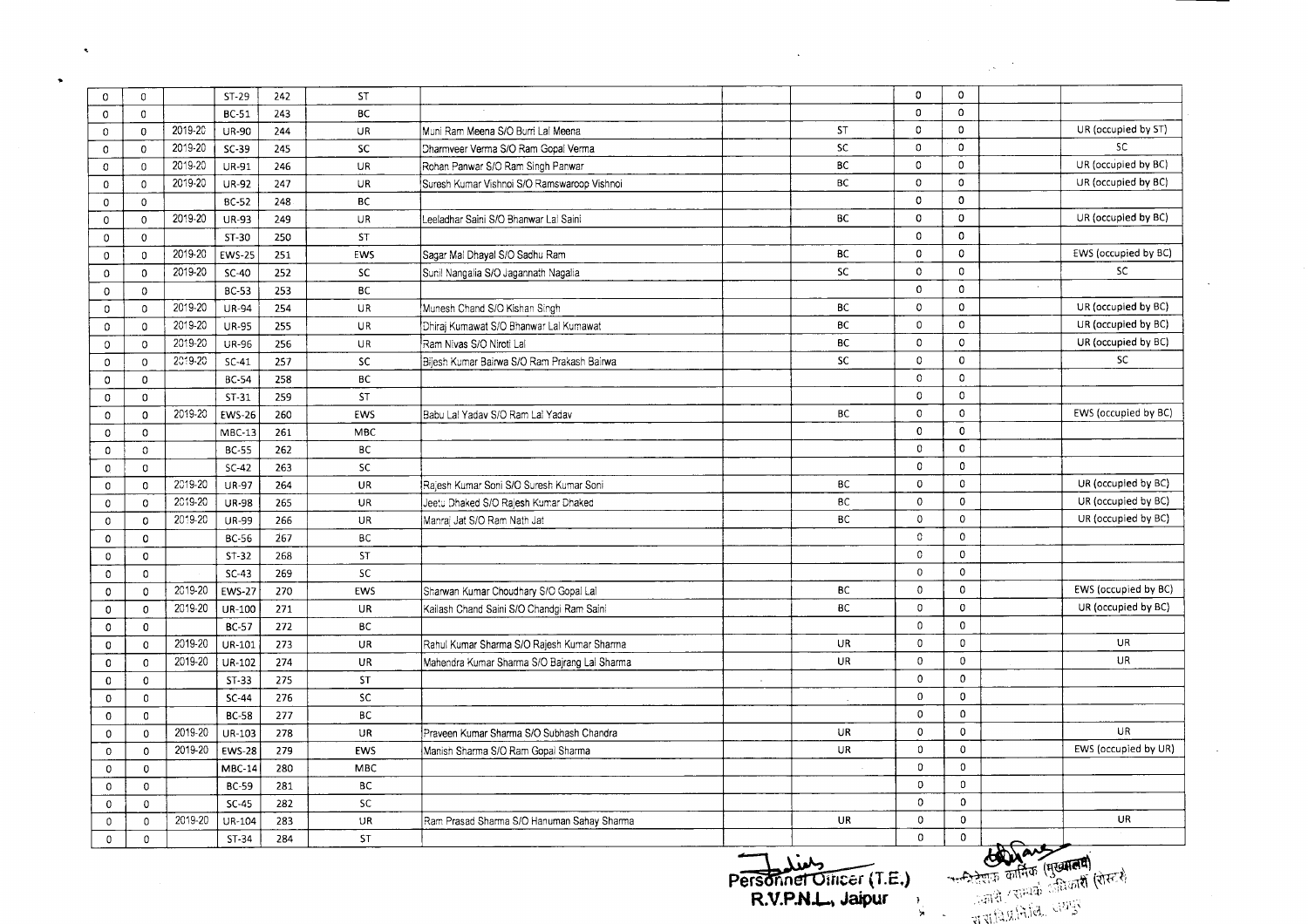| $\circ$        | $\mathbf{0}$  | 2019-20 | UR-105        | 285 | UR                                | Surendra Singh S/O Ram Singh                  | Ex  | UR (Ex. SM)   | $\mathbf 0$    | $\mathbf 0$    | UR (Ex. SM) |
|----------------|---------------|---------|---------------|-----|-----------------------------------|-----------------------------------------------|-----|---------------|----------------|----------------|-------------|
| $\mathbf 0$    | $\mathbf{0}$  |         | <b>BC-60</b>  | 286 | <b>BC</b>                         |                                               |     |               | $\mathbf 0$    | $\mathbf{0}$   |             |
| 0              | $\mathbf{0}$  | 2019-20 | <b>UR-106</b> | 287 | <b>UR</b>                         | Vijay Singh Shekhawat S/O Pep Singh Shekhawat | Ex  | UR (Ex. SM)   | $\mathbf 0$    | 0              | UR (Ex. SM) |
| $\mathbf{0}$   | $\mathbf{0}$  |         | $SC-46$       | 288 | <b>SC</b>                         |                                               |     |               | $\mathbf 0$    | $\mathbf 0$    |             |
| $\mathbf 0$    | $\mathbf 0$   | 2019-20 | UR-107        | 289 | $\overline{\cup}$ R               | Suresh Singh S/O Prathvi Singh                | Ex  | UR (Ex. SM)   | $\mathbb O$    | $\circ$        | UR (Ex. SM) |
| $\mathbf{0}$   | $\mathbf 0$   |         | <b>EWS-29</b> | 290 | EWS                               |                                               |     |               | $\mathbf 0$    | 0              |             |
| $\mathbf 0$    | $\mathbf 0$   |         | BC-61         | 291 | ВC                                |                                               |     |               | $\mathbf 0$    | $\mathbf 0$    |             |
| 0              | $\circ$       |         | $ST-35$       | 292 | ST                                |                                               |     |               | $\mathbf{0}$   | $\mathbf 0$    |             |
| $\mathbf{0}$   | $\mathbf 0$   | 2019-20 | <b>UR-108</b> | 293 | <b>UR</b>                         | Banshi Lai Manju S/O Prahlad Ram Manju        | Ex  | $UR$ (Ex. SM) | 0              | $\circ$        | UR (Ex. SM) |
| $\overline{0}$ | $\mathbf 0$   |         | $SC-47$       | 294 | <b>SC</b>                         |                                               |     |               | $\mathbf 0$    | $\mathbf 0$    |             |
| 0              | $\mathbf 0$   |         | BC-62         | 295 | BC                                |                                               |     |               | $\mathbf 0$    | $\mathbf 0$    |             |
| $\mathbf 0$    | $\mathbf 0$   |         | $MBC-15$      | 296 | <b>MBC</b>                        |                                               |     |               | $\mathbf 0$    | 0              |             |
| $\circ$        | $\mathbf 0$   |         | $ST-36$       | 297 | ST                                |                                               |     |               | $\mathbf 0$    | 0              |             |
| $\mathbf{0}$   | $\circ$       |         | EWS-30        | 298 | EWS                               |                                               |     |               | $\mathbf 0$    | $\mathbf 0$    |             |
| 0              | $\mathbf 0$   |         | $SC-48$       | 299 | $\overline{sc}$                   |                                               |     |               | $\mathbf 0$    | $\mathbf 0$    |             |
| $\mathbf 0$    | $\mathbf 0$   |         | BC-63         | 300 | BC                                |                                               |     |               | $\mathbf{o}$   | $\circ$        |             |
| $\mathbf{O}$   | $\Omega$      | 2019-20 | UR-109        | 301 | $\ensuremath{\mathsf{UR}}\xspace$ | Laxman Singh Shekhawat S/O Sardar Singh       | Ex  | UR (Ex. SM)   | $\mathbf{0}$   | $\mathbf 0$    | UR (Ex. SM) |
| $\mathbf 0$    | $\mathbf{0}$  | 2019-20 | $U$ R-110     | 302 | $\overline{UR}$                   | Mani Ram S/O Hardeva Ram                      | Ex  | UR (Ex. SM)   | 0              | $\mathbf 0$    | UR (Ex. SM) |
| $\mathbf 0$    | $\mathbf{0}$  | 2019-20 | UR-111        | 303 | <b>UR</b>                         | Ghisu Singh S/O Dariyav Singh                 | Ex  | UR (Ex. SM)   | $\mathsf{o}$   | $\mathsf{o}\,$ | UR (Ex. SM) |
| $\mathbf 0$    | σ             | 2019-20 | $UR-112$      | 304 | <b>UR</b>                         | Devi Singh Rathore S/O Parbhu Singh Rathore   | Ex. | UR (Ex. SM)   | 0              | $\mathbf 0$    | UR (Ex. SM) |
| $\mathbf 0$    | $\mathbf 0$   |         | <b>BC-64</b>  | 305 | BC                                |                                               |     |               | $\mathbf 0$    | $\mathbf 0$    |             |
| $\mathbf 0$    | $\mathbf{0}$  | 2020-21 | $UR-113$      | 306 | <b>UR</b>                         | Manish Sharma S/O Lt. Sh. Bal Kishan Sharma   |     | UR            | $\mathbf 0$    | $\mathbf 0$    | UR          |
| $\mathbf{0}$   | $\mathbf 0$   |         | $SC-49$       | 307 | <b>SC</b>                         |                                               |     |               | $\mathbf 0$    | $\mathbf 0$    |             |
| 0              | $\mathbf 0$   |         | UR-114        | 308 | UR.                               |                                               |     |               | 0              | $\mathbf{0}$   |             |
| $\mathbf 0$    | $\mathbf 0$   |         | ST-37         | 309 | ST                                |                                               |     |               | 0              | $\mathbf 0$    |             |
| $\mathbf 0$    | $\mathbf 0$   |         | <b>BC-65</b>  | 310 | <b>BC</b>                         |                                               |     |               | 0              | $\mathbf 0$    |             |
| $\mathbf 0$    | $\mathbf 0$   |         | EWS-31        | 311 | <b>EWS</b>                        |                                               |     |               | $\mathbf 0$    | $\mathbf 0$    |             |
| 0              | $\mathbf 0$   |         | UR-115        | 312 | UR                                |                                               |     |               | $\mathsf{o}\,$ | $\mathbf 0$    |             |
| 0              | 0             |         | $SC-50$       | 313 | SC                                |                                               |     |               | $\mathsf{o}$   | $\mathbf 0$    |             |
| $\Omega$       | $\mathbf{0}$  |         | UR-116        | 314 | <b>UR</b>                         |                                               |     |               | $\mathbf 0$    | $\mathbf{0}$   |             |
| $\Omega$       | $\mathfrak o$ |         | <b>BC-66</b>  | 315 | ВC                                |                                               |     |               | 0              | $\mathbf 0$    |             |
| 0              | $\mathbf{0}$  |         | UR-117        | 316 | UR                                |                                               |     |               | $\mathbf 0$    | 0              |             |
| $\mathbf 0$    | $\mathbf{0}$  |         | $ST-38$       | 317 | ST                                |                                               |     |               | $\mathbf 0$    | $\mathbf 0$    |             |
| 0              | 0             |         | UR-118        | 318 | UR                                |                                               |     |               | 0              | 0              |             |
| 0              | $\mathbf 0$   |         | $SC-51$       | 319 | <b>SC</b>                         |                                               |     |               | $\mathbf 0$    | 0              |             |
| $\mathbf 0$    | $\mathbf 0$   |         | BC-67         | 320 | $\sf BC$                          |                                               |     |               | 0              | 0              |             |
| $\mathbf{0}$   | $\mathbf{0}$  |         | MBC-16        | 321 | MBC                               |                                               |     |               | $\mathbf 0$    | $\Omega$       |             |
| $\mathbf 0$    | $\mathbf{0}$  |         | EWS-32        | 322 | EWS                               |                                               |     |               | $\mathbf 0$    | $\circ$        |             |
| $\mathbf 0$    | $\mathbf 0$   |         | UR-119        | 323 | UR                                |                                               |     |               | $\mathbf 0$    | $\mathbf 0$    |             |
| $\Omega$       | $\mathbf 0$   |         | <b>BC-68</b>  | 324 | ВC                                |                                               |     |               | $\mathbf 0$    | $\circ$        |             |
| $\mathbf 0$    | $\mathfrak o$ |         | $ST-39$       | 325 | ST                                |                                               |     |               | $\mathbb O$    | $\circ$        |             |
| $\mathbf 0$    | 0             |         | $SC-52$       | 326 | <b>SC</b>                         |                                               |     |               | $\mathsf{o}\,$ | $\mathbf{0}$   |             |
| $\mathbf 0$    | $\mathbf{0}$  |         | UR-120        | 327 | <b>UR</b>                         |                                               |     |               | $\mathbf 0$    | $\circ$        |             |

 $\Delta \phi$ 

 $\label{eq:2} \frac{d}{dt} \left( \frac{d}{dt} \right) = \frac{1}{2} \left( \frac{d}{dt} \right)$ 

 $\sim 10^{-1}$ 

Personnel Officer (T.E.)<br>R.V.P.N.L., Jaipur

उपनिदेश्ट्यीक्रिके (मुख्यालय)<br>प्राधिकाः दक्षिकारी / सम्पर्क जनिकारी (रोस्टर)<br>संस्कृति सम्पर्कतन्तुः

 $\mathcal{L}_{\text{max}}$